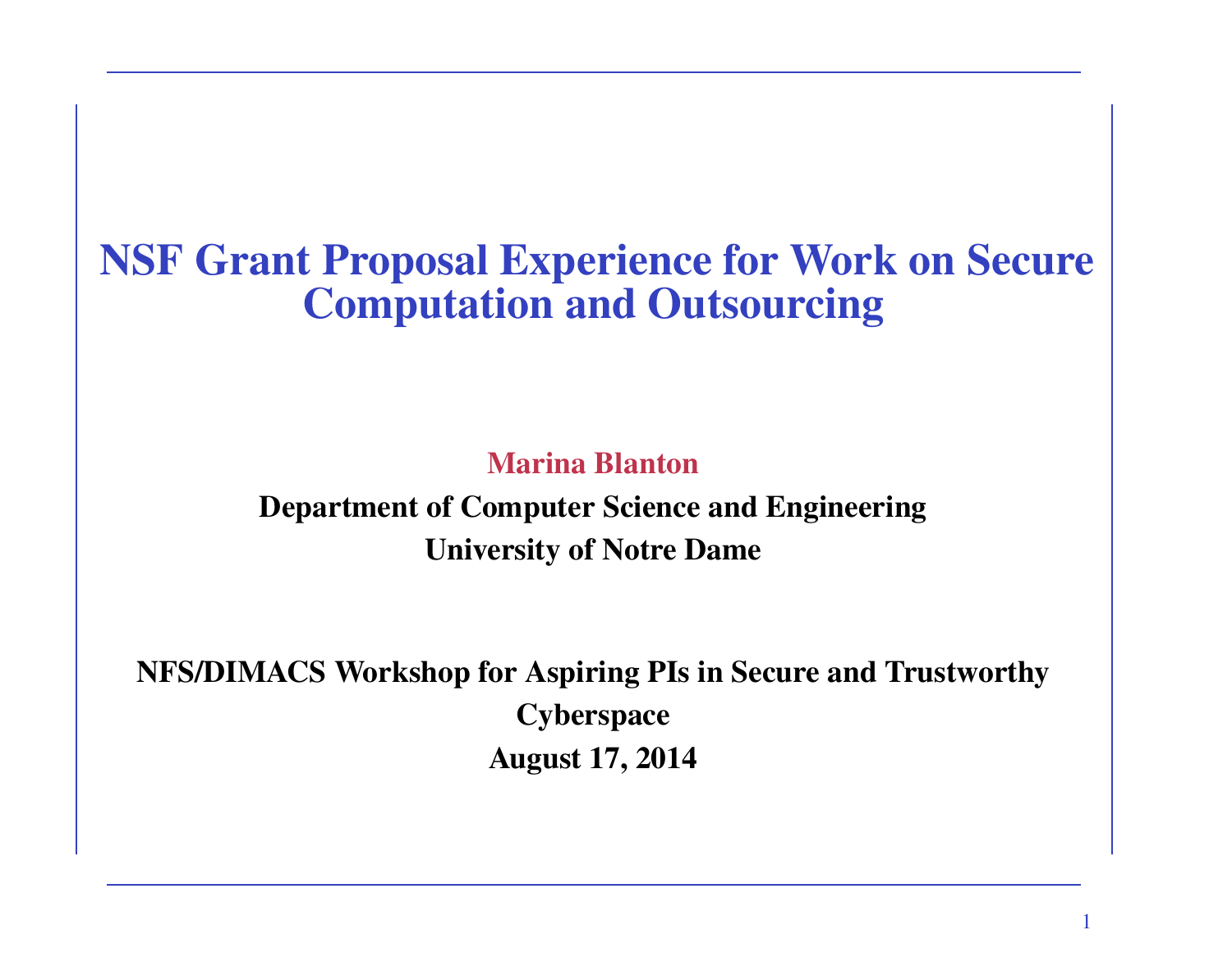## **My Area: Secure Computation and Outsourcing**

- Secure collaborative computation allows two or more parties to evaluate a function on their private inputs
	- **–** the parties obtain their outputs, but no other information is revealed
	- **–** similar to as if the computation was performed by a trusted third party

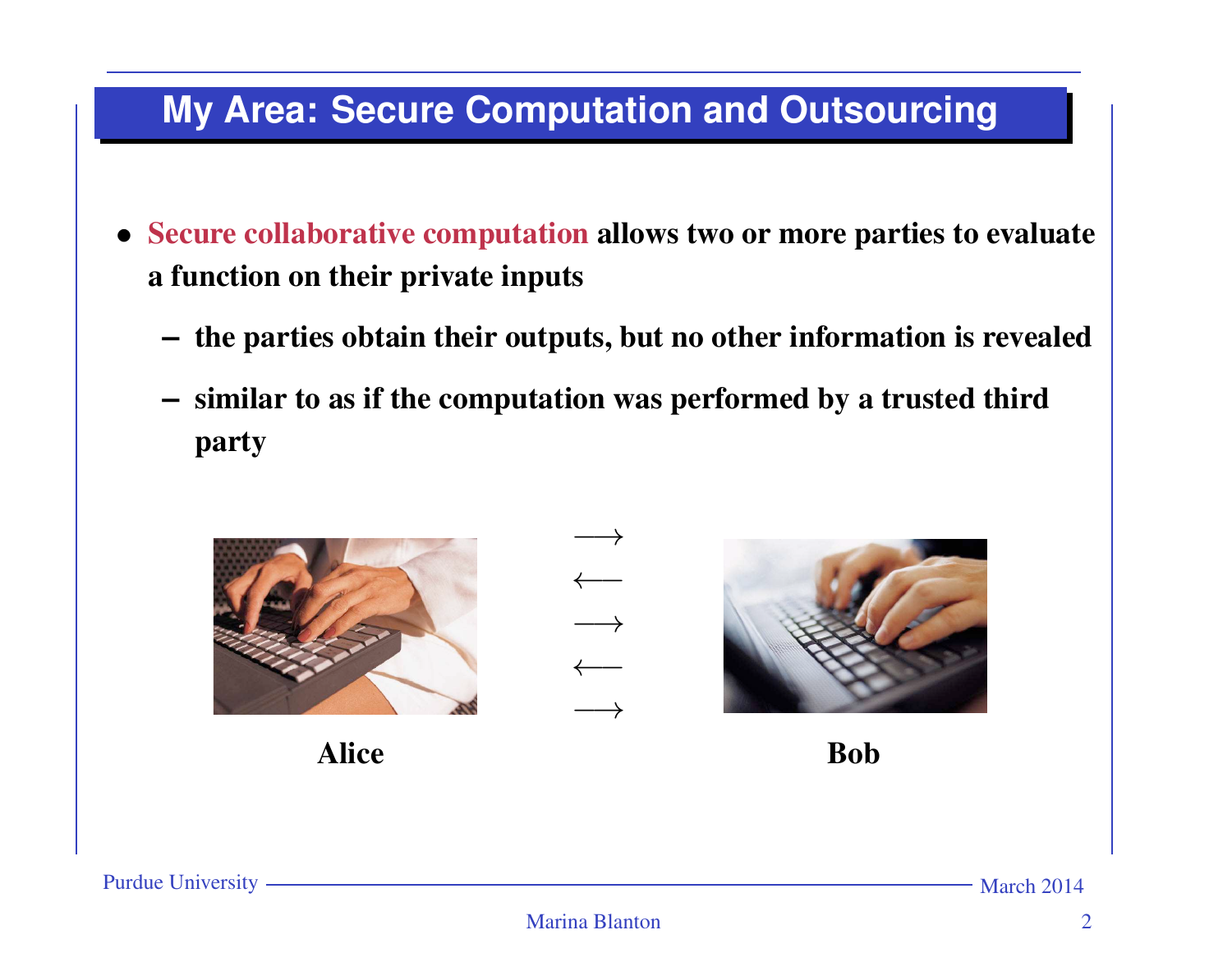### **Secure Computation**

- Work on secure multi-party computation began in early 1980s and continues today
- It has been long known that any function can be securely evaluated with provable security guarantees
- Recent work targets
	- **–** optimizing performance of general-purpose techniques
	- **–** optimizing performance of commonly used building blocks (e.g., integer comparison)
	- **–** building custom optimized protocols for specific functions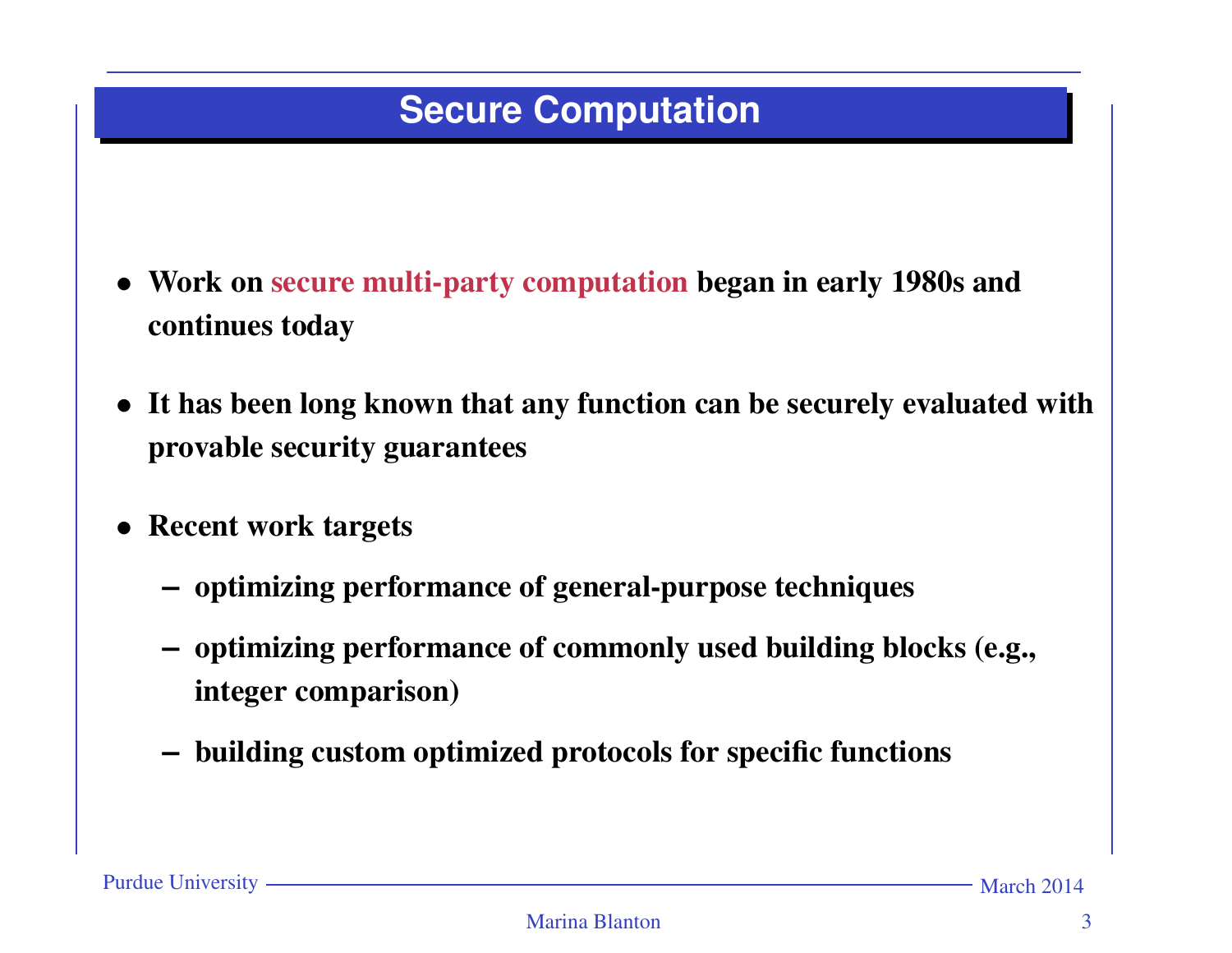## **Secure Computation Outsourcing**

- Cloud computing enables convenient on-demand access to computing or storage resources
- Security and privacy considerations, however, stand in the way of its full utilization
	- **–** the computation may be corrupt or skipped
	- **–** sensitive data may be leaked
- Secure computation outsourcing allows computation to be carried out by a cloud provider on protected data without revealing anything about the data or computation results
- Verifiable outsourcing allows the integrity of the computation (i.e., correctness of the result) to be verified at low cost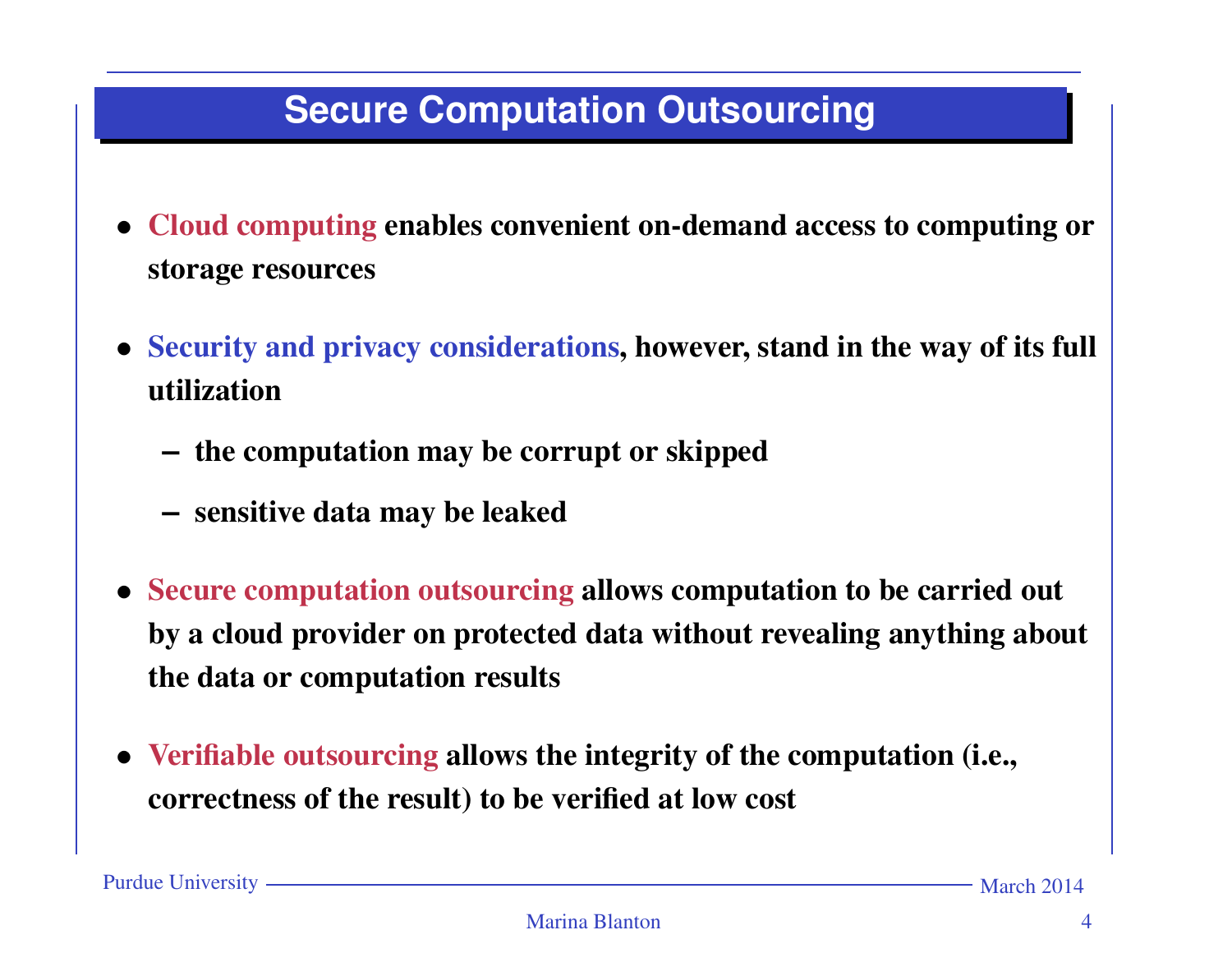#### **Current NSF-Funded Projects**

- Project 1: Securely computing with biometric data
	- **–** covers secure two- and multi-party computation techniques for computing with biometric data
	- **–** covers secure outsourcing of biometric processing as well as efficient techniques for verifying correctness of the result
	- **–** covers a number of biometric modalities (such as iris, fingerprints, voice, and DNA)
	- **–** treats diverse biometric representations and algorithms for different stages of biometric processing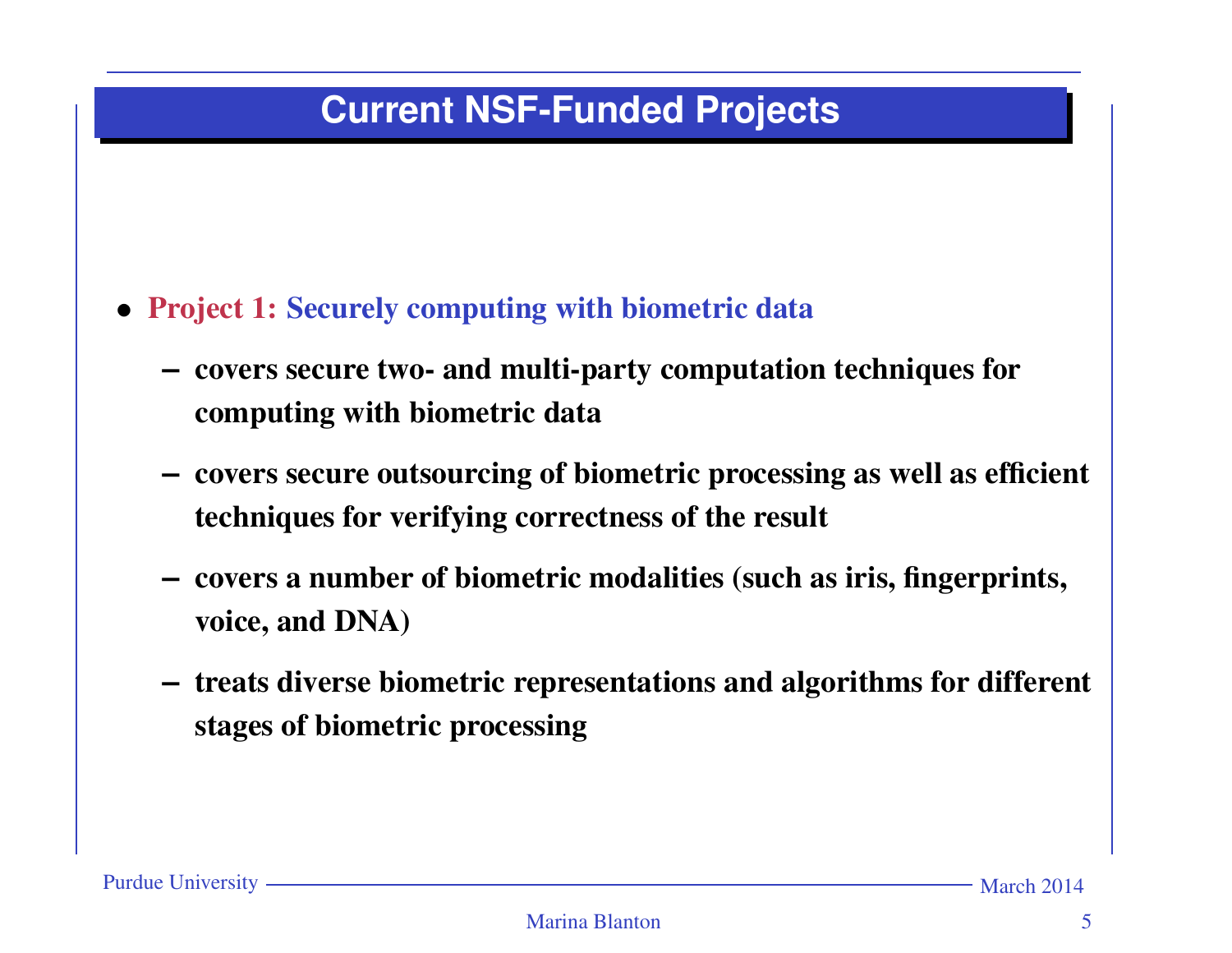#### **Current NSF-Funded Projects**

- Project 2: Toolset for general-purpose computation and outsourcing
	- **–** targets design and development of secure techniques for enabling efficient execution of a general-purpose program
		- techniques are suitable for both secure collaborative computation and secure computation outsourcing
	- **–** the project components are
		- secure arithmetic for standard data types (floating point, strings, etc.)
		- data-oblivious algorithms and data structures
		- compiler that translates a C program with data to be protected marked as private into its secure distributed implementation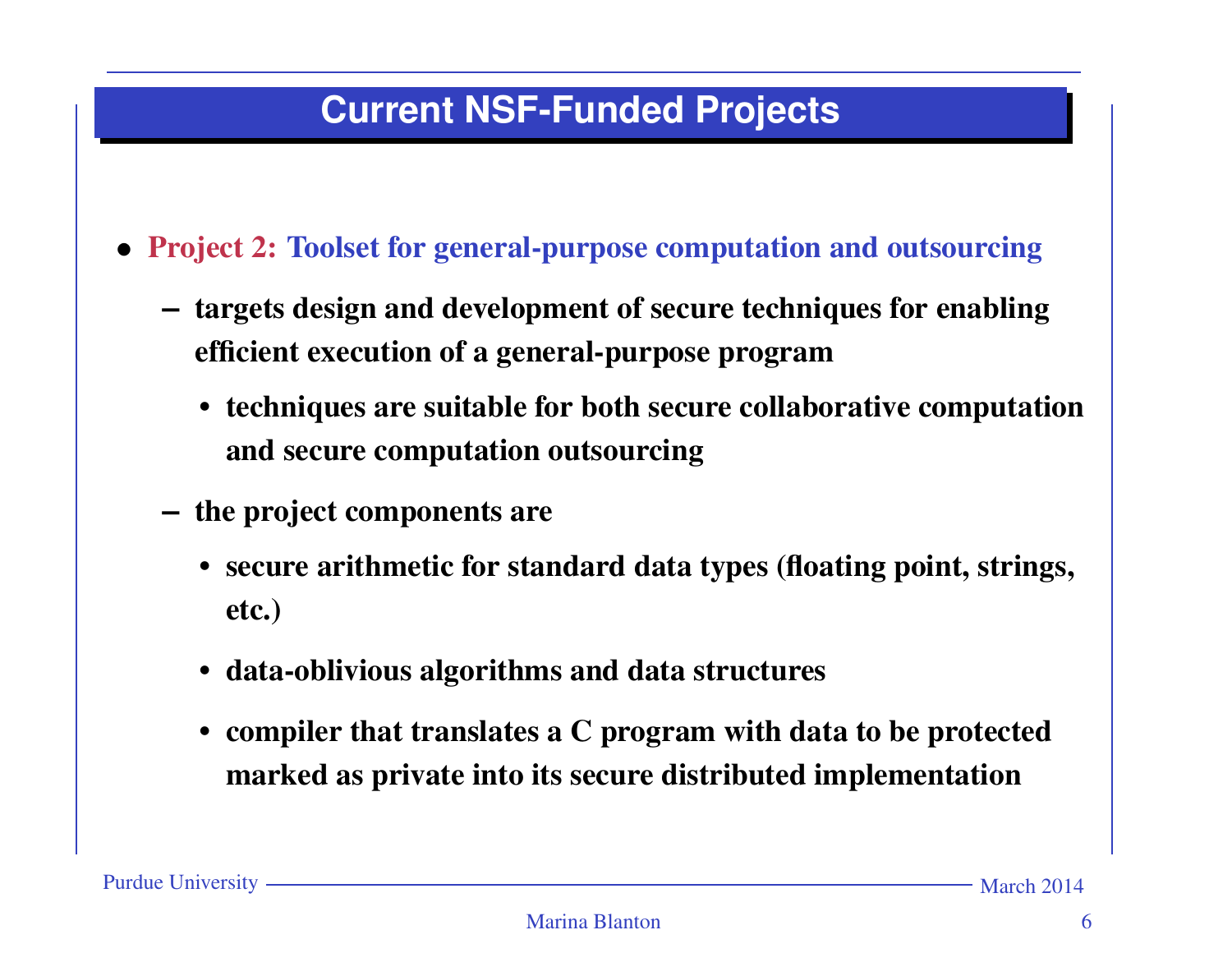#### **From a Proposal to a Grant**

- My experience with NSF proposals:
	- **–** other people's proposal writing style may not work for you
	- **–** including multiple preliminary results was perceived better than a single result
	- **–** continuing to work on the project prior to resubmitting the proposal was helpful